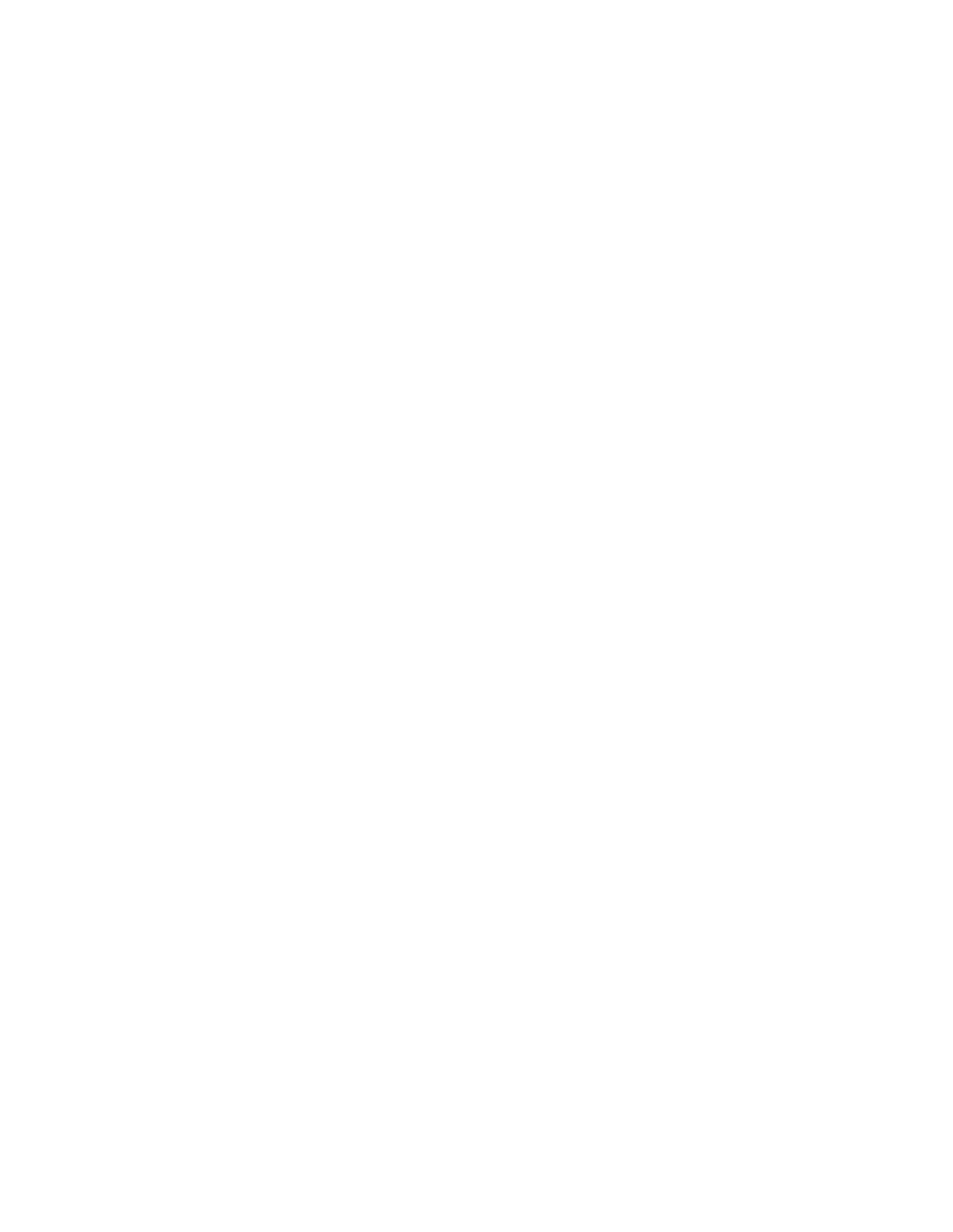# <span id="page-2-0"></span>**Table of Contents**

| 12013 Net-to-Gross Evaluation of Sprinkler and Pipe Insulation Measures  1-1 |  |  |  |  |  |
|------------------------------------------------------------------------------|--|--|--|--|--|
|                                                                              |  |  |  |  |  |
|                                                                              |  |  |  |  |  |
|                                                                              |  |  |  |  |  |
|                                                                              |  |  |  |  |  |
|                                                                              |  |  |  |  |  |
|                                                                              |  |  |  |  |  |
|                                                                              |  |  |  |  |  |

#### **List of Tables**

| Table 1-1: Pipe Insulation and Sprinkler kWh and kW Savings – Expressed as a<br>Percentage of the PA's 2013 Portfolio Gross Ex-Ante Savings1-2 |
|------------------------------------------------------------------------------------------------------------------------------------------------|
| Table 1-2: Pipe Insulation Therm Savings – Expressed as a Percentage of the                                                                    |
| Table 1-3: Pipe Insulation Sample Design and Achieved Data Collection by<br>Boiler Type and Project Size - PY2013 and Q2 PY20141-4             |
| Table 1-4: Sprinkler Sample Design and Achieved Data Collection by Project                                                                     |
| Table 1-5: Ex-Ante and Ex-Post NTGRs by Measure, Weighted by Ex Ante                                                                           |
| Table 1-6: Pipe Insulation First Year and Lifecycle Net Realization Rates for                                                                  |
| Table 1-7: Sprinkler First Year and Lifecycle Net Realization Rates for kWh                                                                    |
| Table 1-8: Sprinkler First Year and Lifecycle Net Realization Rates for kW                                                                     |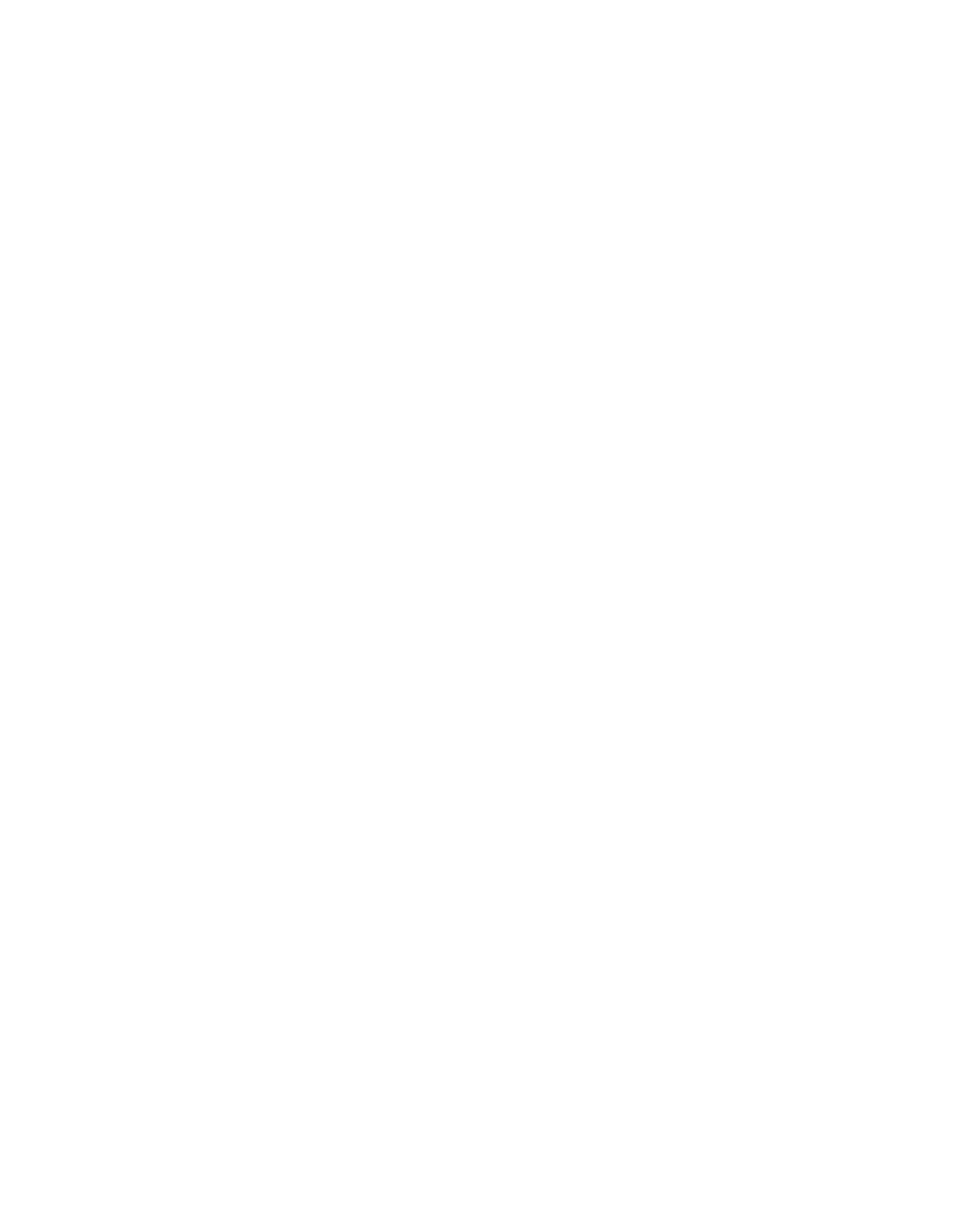# *1*

# <span id="page-4-0"></span>**2013 Net-to-Gross Evaluation of Sprinkler and Pipe Insulation Measures**

This report documents the net-to-gross (NTG) analysis undertaken by the Nonresidential Downstream Deemed ESPI Impact Evaluation of the 2013 investor-owned utilities' (IOU) energy efficiency programs for pipe insulation and sprinkler measures. The overall goal of this study is to develop ex-post net-to-gross ratios (NTGRs) for these two specific nonresidential deemed measures that were identified in the Efficiency Savings and Performance Incentive  $(ESPI)$  decision<sup>[1](#page-4-2)</sup>.

This report discusses the researchable issues, information on the measure groups evaluated as well as the data sources used, the approach for sampling, and the method used to determine expost NTGRs. Finally, the report presents the results and findings from the analysis and updates the ex ante NTGRs to estimate net first year and lifecycle ex post savings for the pipe insulation and sprinkler measures.

## <span id="page-4-1"></span>**1.1 Goals and Objectives**

The objective of this study is to develop NTGRs for sprinkler and pipe insulation measures, utilizing new primary evaluation data, in order to update existing net savings estimates and inform future savings values for the measures studied. Attachment 2 of the ESPI decision provides an overview of the portfolio parameters that have been identified as potentially requiring ex-post verification, which includes NTGRs.

To meet this objective, phone interviews were conducted with a sample of 2013 sprinkler and pipe insulation participants in order to assess free ridership and estimate NTGRs. These NTGRs could then be applied to ex-ante gross savings values to estimate ex-post net first year and lifecycle savings values.

<span id="page-4-2"></span><sup>&</sup>lt;sup>1</sup> D.13.09.023, Decision Adopting Efficiency Savings and Performance Incentive Mechanism. http://docs.cpuc.ca.gov/PublishedDocs/Published/G000/M076/K775/76775903.PDF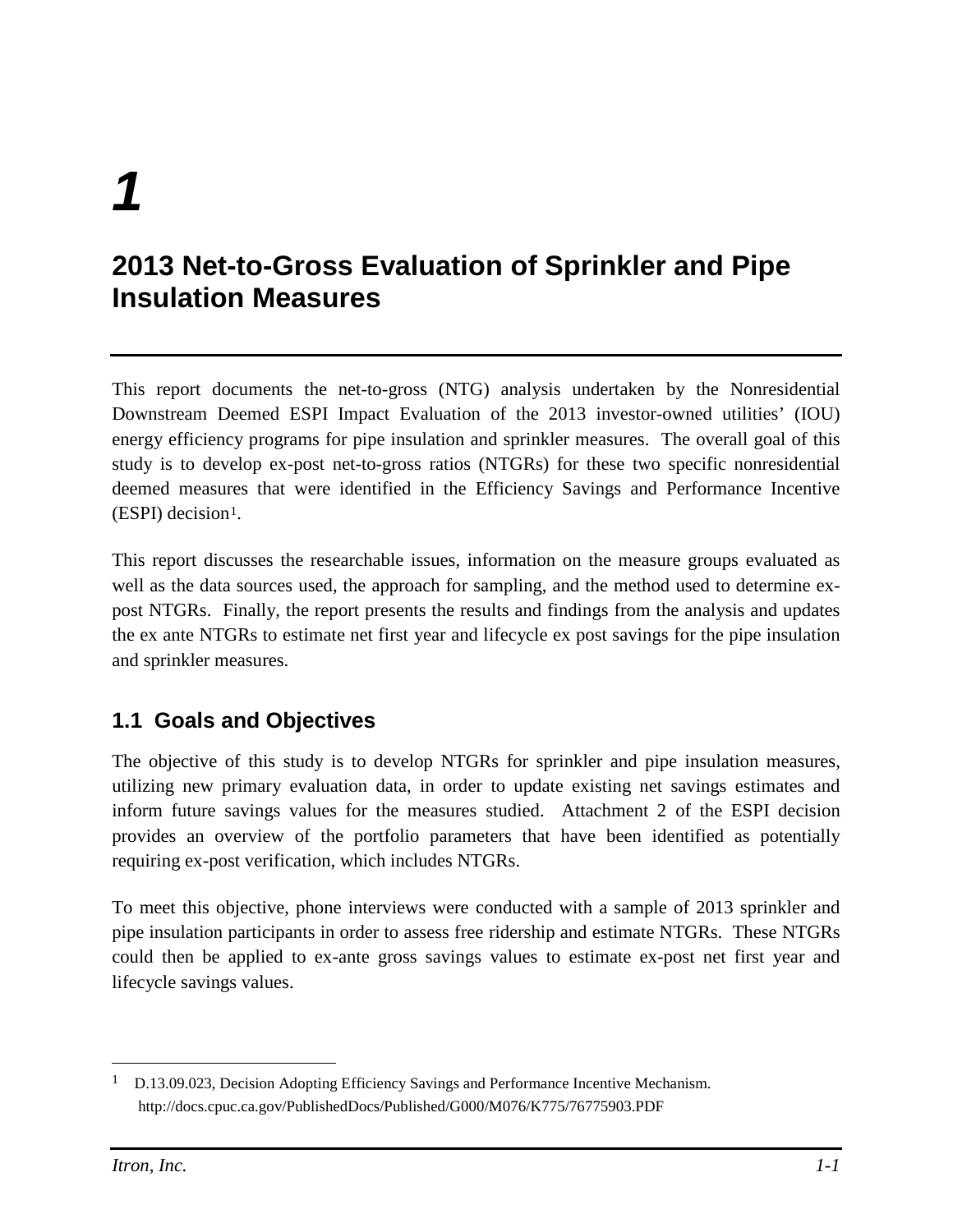#### <span id="page-5-0"></span>**1.2 Overview of Measures Studied**

This study is a component of the larger Nonresidential Downstream Impact Evaluation Work Order[2](#page-5-5). The ESPI decision lists, in Attachment 3, a number of deemed nonresidential measures that are subject to some level of ex-post evaluation for the 2013 program year, which includes the following two measures that are the focus of this report:

- Sprinklers (low pressures nozzles and micro conversions)
- Pipe Insulation (hot and cold applications)

[Table 1-1](#page-5-2) presents both measures' contribution to each Program Administrat[or's \(PA's\) 2013](#page-5-4)  portfolio kW and kWh energy savings<sup>[3](#page-5-6)</sup> (as well as the statewide contribution).

[Table 1-2](#page-5-4) presents the therms savings associated with the pipe insulation measure for 2013. Because the cold application pipe insulation measure contributed such a small level of electric savings towards the overall portfolio, this measure was not evaluated.

<span id="page-5-2"></span>**Table 1-1: Pipe Insulation and Sprinkler kWh and kW Savings – Expressed as a Percentage of the PA's 2013 Portfolio Gross Ex-Ante Savings**

|                                            | 2013 kWh Savings |      |            |                  | 2013 kW Savings |      |            |         |
|--------------------------------------------|------------------|------|------------|------------------|-----------------|------|------------|---------|
| <b>Measure Group</b>                       | <b>SW</b>        | PG&E | <b>SCE</b> | <b>SDG&amp;E</b> | <b>SW</b>       | PG&E | <b>SCE</b> | SDG&E   |
| <b>AG IRRIGATION</b><br><b>SPRINKLERS</b>  | $.1\%$           | 2.4% | $0.0\%$    | $0.0\%$          | 4.4%            | 9.5% | $0.0\%$    | $0.0\%$ |
| PIPE INSULATION<br><b>COLD APPLICATION</b> | $0.0\%$          | 0.1% |            | $0.0\%$          | $0.1\%$         | 0.1% |            | $0.0\%$ |

#### <span id="page-5-4"></span><span id="page-5-3"></span>**Table 1-2: Pipe Insulation Therm Savings – Expressed as a Percentage of the PA's 2013 Portfolio Gross Ex-Ante Therms Savings**

|                                 | 2013 Therms Savings |      |            |       |  |  |  |
|---------------------------------|---------------------|------|------------|-------|--|--|--|
| Measure Group                   | SW                  | PG&E | <b>SCG</b> | SDG&E |  |  |  |
| PIPE INSULATION HOT APPLICATION | .8%                 | 0.5% | 4.3%       | 1%    |  |  |  |

## <span id="page-5-1"></span>**1.3 Phone Survey Sample Design and Data Collection**

A phone survey was conducted to support the NTG analysis. The phone survey was designed to also recruit customers for onsite visits that will support a gross impact evaluation for both measures that will be conducted to support the program year 2014 ESPI impact evaluation. The

<span id="page-5-5"></span><sup>&</sup>lt;sup>2</sup> Work Order ED\_I\_COM\_1.

<span id="page-5-6"></span><sup>3</sup> These savings don't include those associated with Codes and Standards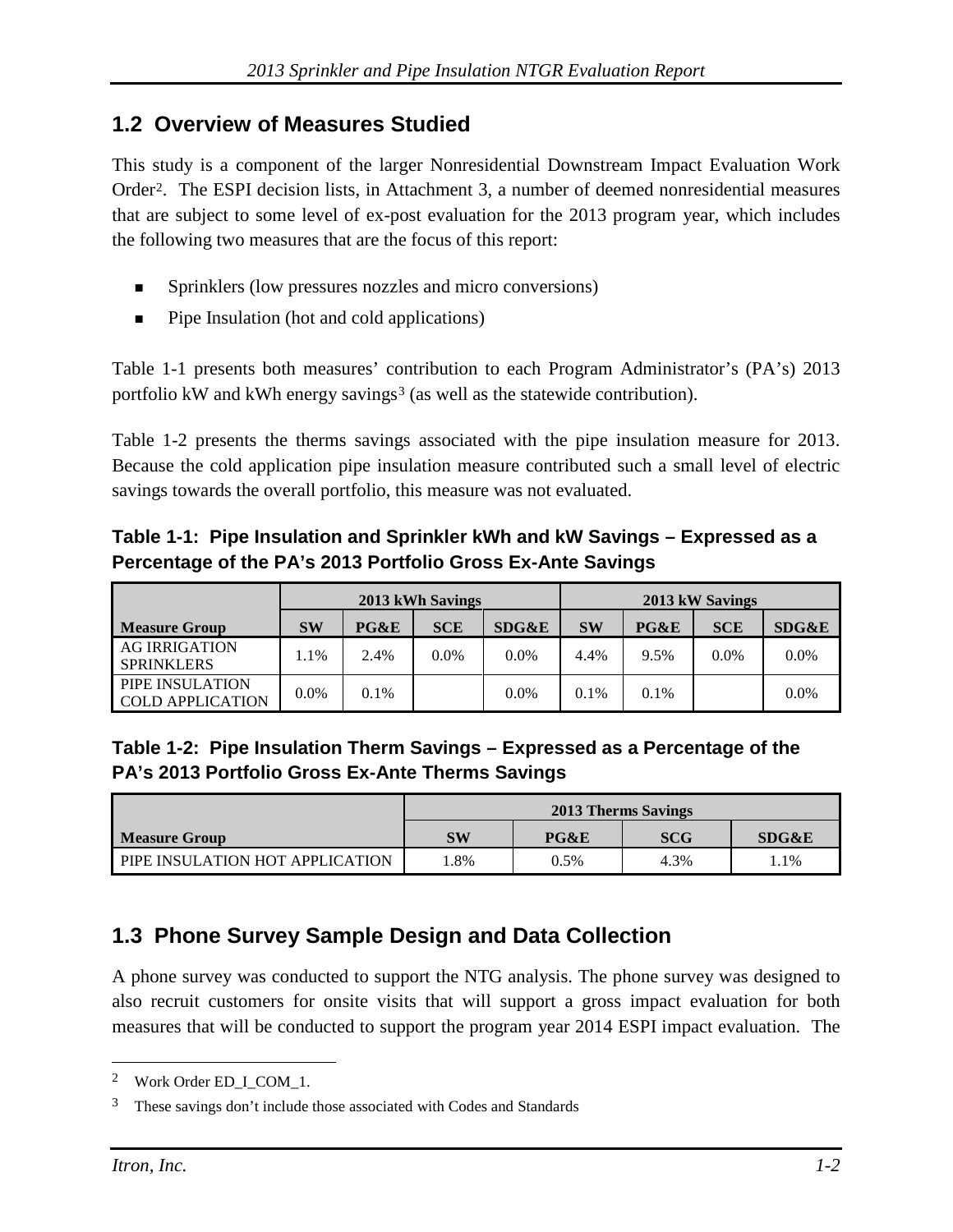detailed sample design is discussed in the 2013-14 Nonresidential Downstream Deemed ESPI Impact Evaluation Research Plan[4](#page-6-1). As discussed in the research plan, the sample focused on sites in PG&E and SCG territories as these two PA's comprised 99% of all hot application savings. Therefore, only PG&E and SCG hot application pipe insulation participants were sampled for this evaluation. Similarly, 99.8% of all sprinkler savings occurred in PG&E's territory and over 70% of that savings was associated with portable sprinkler measures (as opposed to permanent). Therefore, the evaluation focused this segment of the sprinkler population so that only PG&E portable sprinkler participants were sampled.

#### <span id="page-6-0"></span>*Pipe Insulation*

[Table 1-3](#page-7-1) summarizes the sample design for hot application pipe insulation along with the actual number of phone surveys completed, which was stratified by boiler type and project size, in terms of the magnitude of therm savings. The sample frame includes PG&E and SCG hot application participants from program year 2013 and the first two quarters of 2014 to increase the sample frame (population) from which the sample was drawn. The sample design of 30 completed phone surveys was expected to achieve in the neighborhood of a 90/10 relative precision, based on an expected COV of 0.30 based on the results of the 2010-12 Nonresidential Downstream Lighting Impact Evaluation NTGR results<sup>5</sup>.

<span id="page-6-1"></span><sup>4</sup> http://www.energydataweb.com/cpucFiles/pdaDocs/1210/PY2013- 2014%20Deemed%20ESPI%20Research%20Plan\_PDA.pdf

<span id="page-6-2"></span><sup>&</sup>lt;sup>5</sup> The NTGR approach for pipe insulation and sprinkler measures utilizes the same methodology as that employed for the 2010-12 Nonresidential Downstream Lighting Evaluation. That evaluation found that NTGRs did not vary much by lighting technology, but did vary somewhat by program delivery mechanism. More importantly, the COV around these estimates was consistent across both technologies and delivery mechanisms. For these reasons, it was felt that the average COV from the 2010-12 Nonresidential Downstream Lighting Evaluation would serve as a reasonable estimate for the purposes of estimating the sample design for both pipe insulation and sprinklers.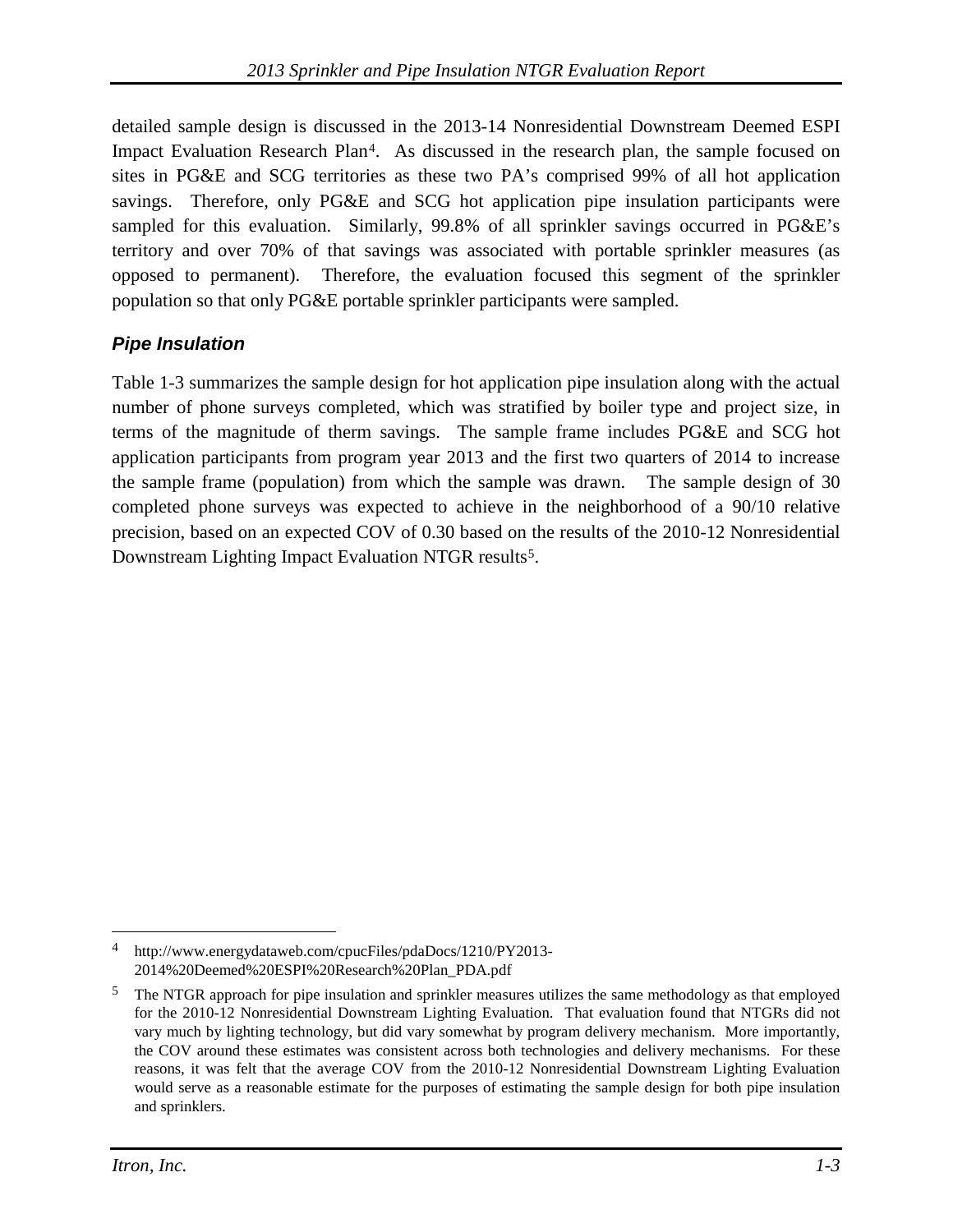| <b>Boiler Type</b> | <b>Project Size</b><br>(Therms) | <b>Percent of Ex-</b><br><b>Ante Savings</b> | Population* | <b>Sample Design</b> | <b>Actual</b><br><b>Completed</b><br><b>Surveys</b> |
|--------------------|---------------------------------|----------------------------------------------|-------------|----------------------|-----------------------------------------------------|
| <b>Hot Steam</b>   | > 25,000                        | 38%                                          | 6           | 6                    |                                                     |
| <b>Hot Steam</b>   | $10,000 - 25,000$               | 21%                                          | 15          |                      |                                                     |
| <b>Hot Steam</b>   | < 10,000                        | 16%                                          | 57          |                      |                                                     |
| Hot Water          | > 25,000                        | 9%                                           | 3           | 3                    |                                                     |
| Hot Water          | $10,000 - 25,000$               | 8%                                           |             | 4                    |                                                     |
| <b>Hot Water</b>   | < 10,000                        | 6%                                           | 26          | 3                    | O                                                   |
| <b>Total</b>       |                                 | $99%$ <sup>6</sup>                           | 103         | 30                   | 18                                                  |

#### <span id="page-7-1"></span>**Table 1-3: Pipe Insulation Sample Design and Achieved Data Collection by Boiler Type and Project Size – PY2013 and Q2 PY2014**

\*The population column sums up to more than the total because some participants installed multiple measures across various strata.

Only 18 participants out of a sample frame of 103 agreed to conducting the phone survey, so the target sample size of 30 was not met. However, the 18 participants do represent 41% of the ex ante Therm savings claim. The sample size of 18 resulted in a relative precision of 16%, which is not significantly out of range of what was targeted.

#### <span id="page-7-0"></span>*Sprinklers*

The sample design for sprinklers focused on PG&E's territory as they contributed almost all (99.8%) of the statewide savings for this measure. Because over 70% of the savings was associated with portable sprinkler measures (as opposed to permanent), the evaluation also focused on the portable sprinklers. Therefore, permanent sprinkler measures were not evaluated.

[Table 1-4](#page-8-1) summarizes the sample design for PG&E portable sprinkler measures along with the actual number of phone surveys completed, which was stratified by project size. As was the case with pipe insulation, the sample frame includes PG&E portable sprinkler participants from program year 2013 and the first two quarters of 2014 to increase the sample frame (population) from which the sample was drawn. The sample design of 20 completed phone surveys was expected to achieve in the neighborhood of a 90/15 relative precision, based on an expected COV of 0.30, based on the results of the 2010-12 Nonresidential Downstream Lighting Impact Evaluation NTGR results.

<span id="page-7-2"></span><sup>&</sup>lt;sup>6</sup> The total sums to 99% because SDG&E is not included in the sample design and represents 1% of savings.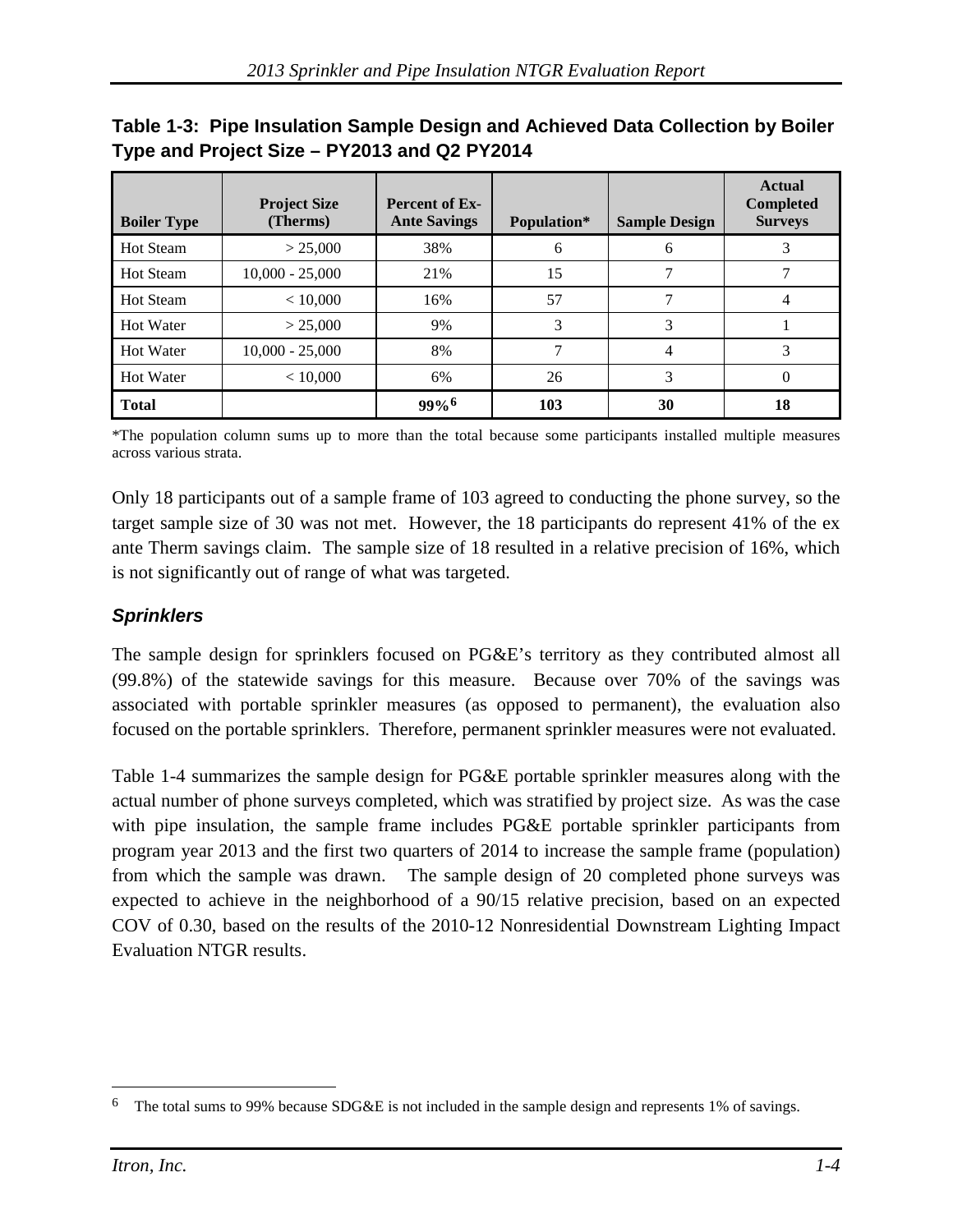| <b>Project Size (kWh)</b> | <b>Percent Ex-Ante</b><br><b>Savings</b> | <b>Population</b> | <b>Sample Design</b> | <b>Actual Completed</b><br><b>Surveys</b> |
|---------------------------|------------------------------------------|-------------------|----------------------|-------------------------------------------|
| >700,000                  | 43%                                      |                   |                      |                                           |
| $250,000 - 700,000$       | 30%                                      | 16                |                      |                                           |
| < 250,000                 | 27%                                      | 45                |                      | 19                                        |
| <b>Total</b>              | 100%                                     | 69                | 20                   | 35                                        |

<span id="page-8-1"></span>**Table 1-4: Sprinkler Sample Design and Achieved Data Collection by Project Size**

We were much more successful in reaching the sprinkler population, with 35 of the 69 participants agreeing to conduct a phone survey. This much higher than expected sampling rate represented half of the sites in the population and 67% of the claimed kWh and kW ex ante savings. Furthermore, the ex-post NTGR was measured at a relative precision of 90/12 which exceeded the target.

# <span id="page-8-0"></span>**1.4 NTG Evaluation Methodology**

For program year 2013, the approach for estimating net-to-gross ratios (NTGRs) was based on the same approach utilized for the 2010-12 Nonresidential Downstream Lighting Impact Evaluation<sup>[7](#page-8-2)</sup>, which relied solely on participant phone survey data. The NTGR methodology utilized for the 2010-12 Nonresidential Downstream Lighting Impact Evaluation was based on the large non-residential free ridership approach developed by the Net-to-Gross Ratio (NTGR) Working Group and documented in Appendix C of that report, Methodological Framework for Using the Self-Report Approach to Estimating Net-to-Gross Ratios for Non-residential Customers. The NTGR is calculated as the average of three program attribution indices (PAI) known as PAI-1, PAI-2, and PAI-3. Each of these scores represents the highest response or the average of several responses given to one or more questions about the decision to install a program measure. The participant phone survey was the basis for the inputs to each score.

**Program attribution index 1 (PAI–1)** is a score that reflects the influence of the most important of various program-related elements in the customer's decision to select a given program measure. The PAI-1 score is calculated as the highest program influence factor divided by the sum of the highest program influence factor and the highest nonprogram influence factor. Some example non-program factors are: previous experience with the measure, recommendation from an engineer, standard practice, corporate policy, compliance with rules or regulations, organizational maintenance or equipment replacement policies and "other – specify." Payback is treated as a program influence factor if the rebate/incentives played a major role in meeting payback criteria, but is

<span id="page-8-2"></span><sup>7</sup> http://www.energydataweb.com/cpuc/deliverableView.aspx?did=1155&uid=0&tid=0&cid=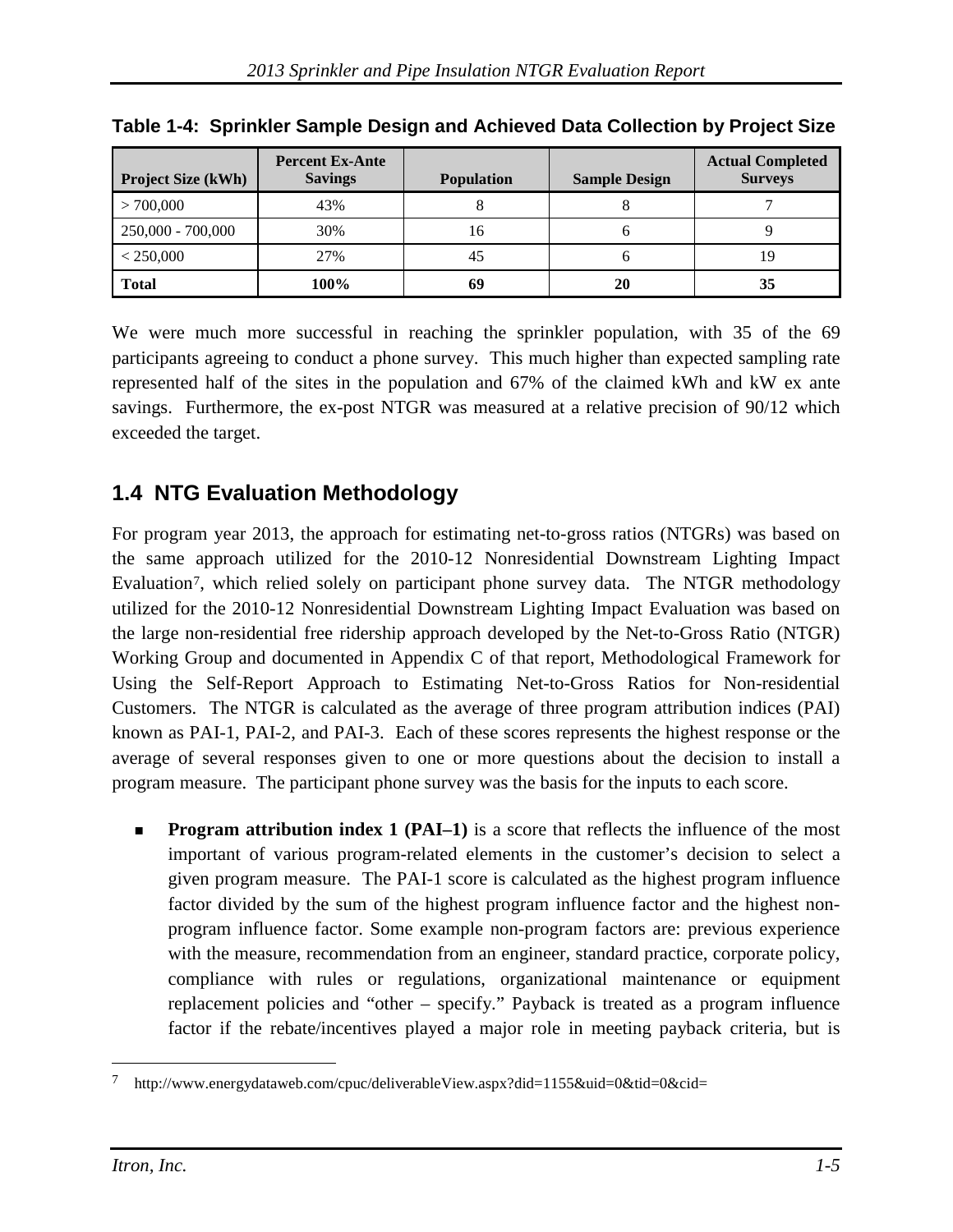treated as a non-program influence factor if it did not play a major role in meeting payback criteria.

- **Program attribution index 2 (PAI–2)** is a score that captures the perceived importance of program factors (including rebate/incentives, recommendation, and training) relative to non-program factors in the decision to implement the specific measure that was eventually adopted or installed. This score is determined by asking respondents to assign importance values to the program and most important non-program influences so that the two total 10. The program influence score is adjusted (i.e., divided by 2) if respondents had made the decision to install the measure before learning about the program. The final score is divided by 10 to be put into decimal form, thus making it consistent with PAI-1.
- **Program attribution index 3 (PAI–3)** is a score that captures the likelihood of various actions the customer might have taken at the given time and in the future if the program had not been available (the counterfactual). This score is calculated as 10 minus the likelihood that the respondent would have installed the same measure in the absence of the program. The final score is divided by 10 to put into decimal form, thus making it consistent with PAI-1 and PAI-2.

The NTGR was estimated as an average of these three scores. If one of the scores was not available (generally due to respondents giving a "don't know" or "refusal" response), then the NTGR was estimated as the average of the two available score. If two or more scores were missing, results were discarded from the calculation.

## <span id="page-9-0"></span>**1.5 Results**

This section presents the final results for the 2013 Nonresidential Downstream Deemed Impact Evaluation for sprinkler and pipe insulation measures. Presented are the NTGRs that will be applied to ex-ante first year and lifecycle gross savings values. Also presented are the resulting statewide nonresidential downstream ex-post population-level net savings for first year and lifecycle kW, kWh and Therms. The net realization rates are also provided for first year and lifecycle savings values, which is the ratio between ex-post and ex-ante savings.

#### <span id="page-9-1"></span>*Net-to-Gross Ratios*

[Table 1-5](#page-10-1) presents the ex-ante and ex-post NTGR values weighted by ex-ante kWh, kW and therm savings. Recall that only hot applications were evaluated for pipe insulation, so only therm based NTGRs were developed.

Overall, at the statewide level, the ex-post NTGRs are very similar to ex-ante for pipe insulation, and about two-thirds that of the ex-ante values for sprinklers. The relatively low NTGR for sprinkler measures is validated by a number of respondents that claimed they would have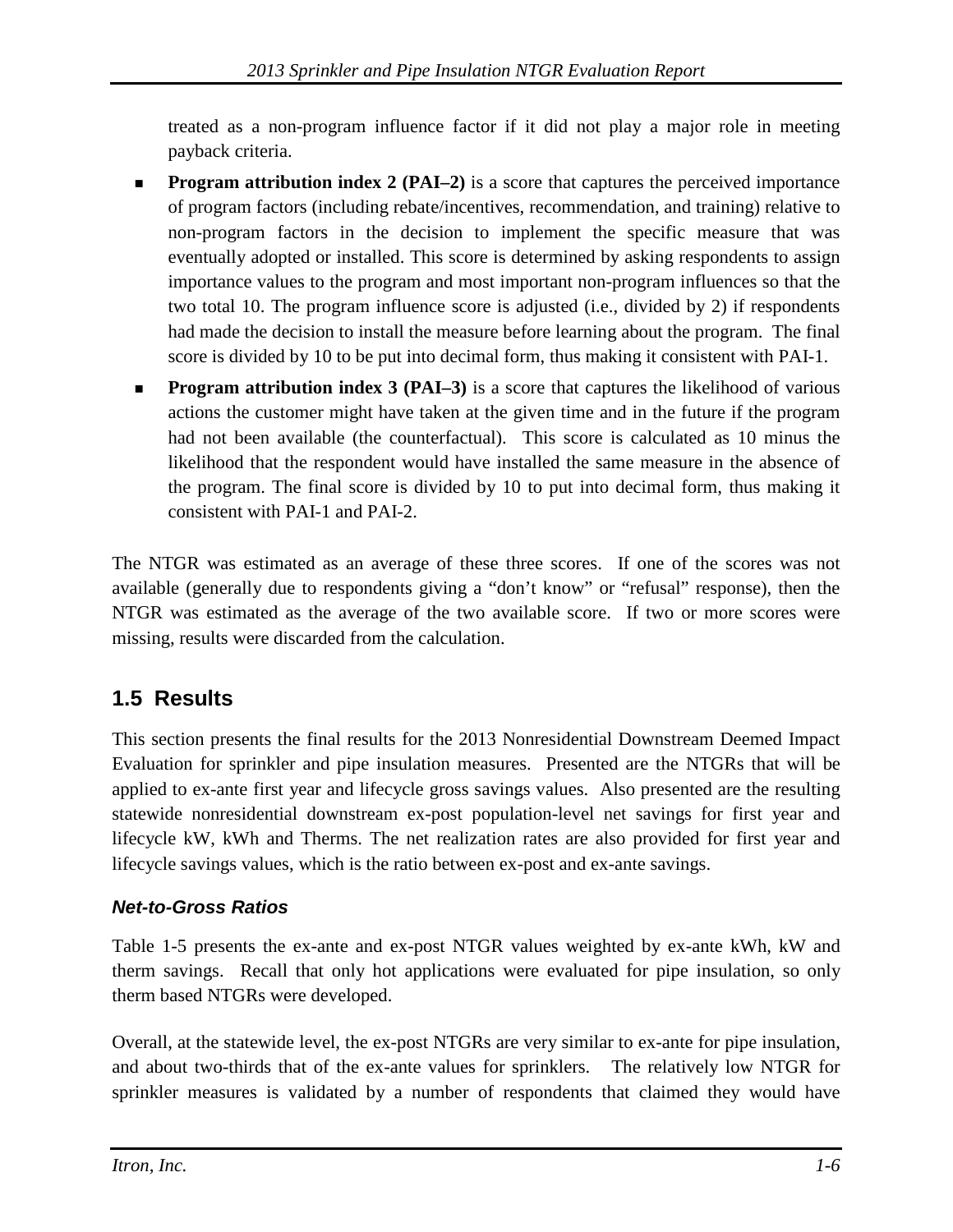installed the measure in the absence of the program. One of the most influential reasons why the measure was installed was because the sprinklers were better for the participant's crops, which was stated by nearly a quarter of the respondents.

<span id="page-10-1"></span>

| Table 1-5: Ex-Ante and Ex-Post NTGRs by Measure, Weighted by Ex Ante |  |
|----------------------------------------------------------------------|--|
| Therms, kWh and kW Savings                                           |  |

| <b>Measure</b>    |    | Weight | <b>Ex-Ante NTGR</b> | <b>Ex-Post NTGR</b> | <b>Relative</b><br><b>Precision</b> |
|-------------------|----|--------|---------------------|---------------------|-------------------------------------|
|                   | n  |        |                     |                     |                                     |
| Pipe Insulation   | 18 | Therms | 0.60                | 0.56                | 16%                                 |
| Sprinklers        | 35 | kWh    | 0.60                | 0.38                | 12%                                 |
| <b>Sprinklers</b> | 35 | kW     | 0.60                | 0.38                | 12%                                 |

### <span id="page-10-0"></span>**1.6 Net First Year and Lifecycle Realization Rates**

Ex-post net first year and lifecycle savings values were estimated by multiplying the corresponding NTGR by the ex-ante gross first year and lifecycle savings values.

[Table 1-6](#page-10-2) through [Table 1-8](#page-11-1) present the first year and lifecycle ex-post and ex-ante savings, and the corresponding net realization rates by PA for the hot application pipe insulation and portable sprinkler measures. The savings values shown represent the entire population of participants that correspond to specific measures evaluated.

<span id="page-10-2"></span>**Table 1-6: Pipe Insulation First Year and Lifecycle Net Realization Rates for Therm Savings by PA - Hot Application Only**

|                                 | <b>First Year Therm Savings</b>      |                                      |            | <b>Lifecycle Therm Savings</b>       |                                      |            |  |
|---------------------------------|--------------------------------------|--------------------------------------|------------|--------------------------------------|--------------------------------------|------------|--|
| <b>Program</b><br>Administrator | <b>Ex-Ante Net</b><br><b>Savings</b> | <b>Ex-Post Net</b><br><b>Savings</b> | <b>NRR</b> | <b>Ex-Ante Net</b><br><b>Savings</b> | <b>Ex-Post Net</b><br><b>Savings</b> | <b>NRR</b> |  |
| PG&E                            | 124.499                              | 115,402                              | 93%        | 1,867,486                            | 1,731,035                            | 93%        |  |
| SCG                             | 601.419                              | 557.475                              | 93%        | 6,615,606                            | 6,132,224                            | 93%        |  |
| <b>Statewide</b>                | 725,918                              | 672,877                              | 93%        | 8,483,093                            | 7,863,259                            | 93%        |  |